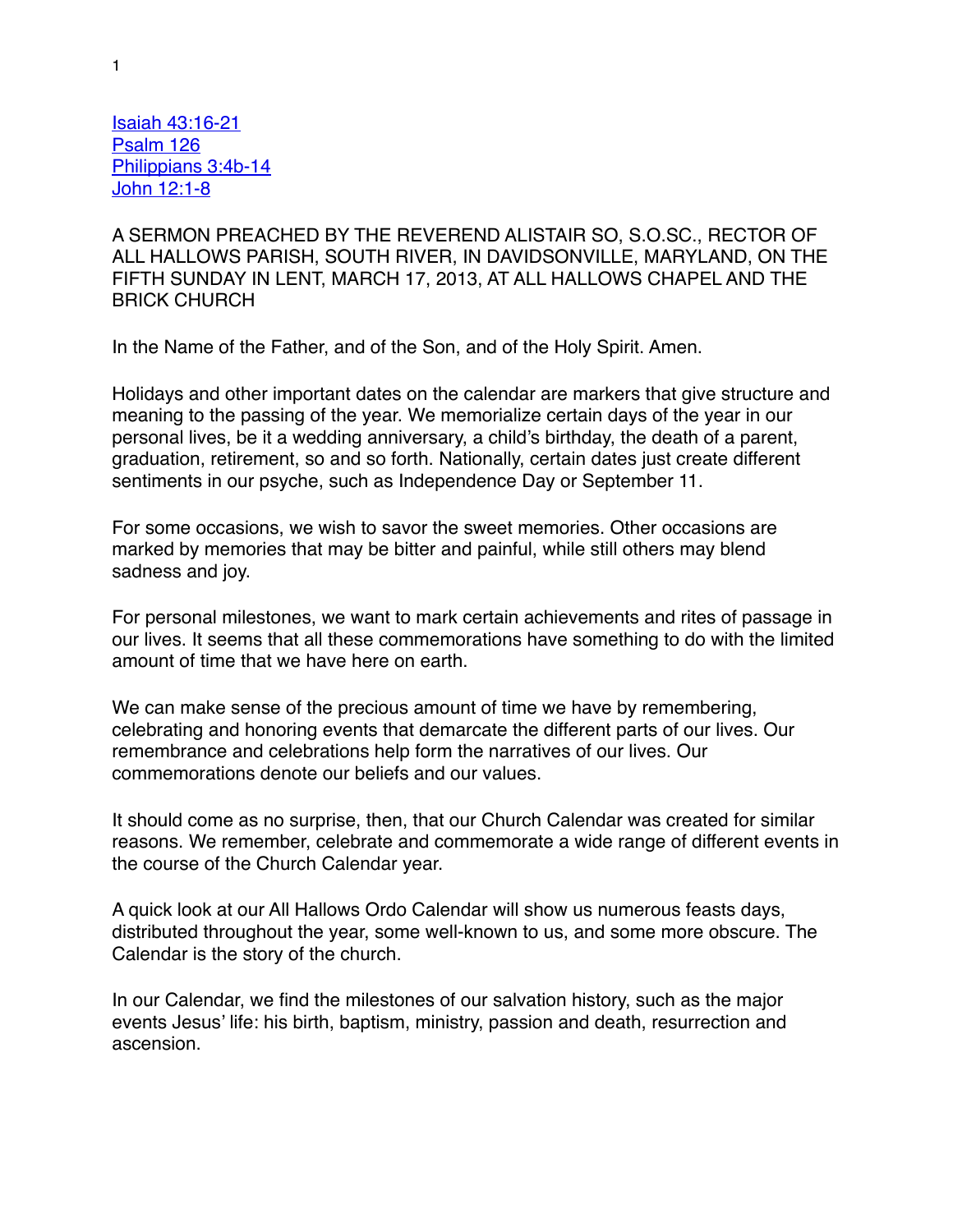We also have feast days that celebrate theological concepts, such as Trinity Sunday, the Pentecost event, and Good Shepherd Sunday, and others.

So, in both our secular and spiritual lives, we remember, we celebrate, we commemorate. We remember, we celebrate, we commemorate because we know that we will never have the same moment, event, and time again. Jesus said in today's Gospel lesson, "*You always have the poor with you, but you do not always have me." - But you do not always have me.*

This timeless statement uttered by Christ in today's Gospel speaks to that very human sentiment: what we have today, we may not have tomorrow. We cannot relive or rewrite history. But we can remember history. Truly, it is by remembering and commemorating that we become human. No other creatures created by God remember and commemorate quite the way we do.

In the part of the Eucharistic Prayer formally called the "Dominical Words," Jesus commanded us that whenever we break bread or share the cup in the Eucharistic commemoration, we ought to "Do this in remembrance of him". There is another layer of meaning to the Eucharist. And that is the sacrificial nature of our commemoration. Through the ages the mystical teaching of the Church has been that all Eucharists are one and the same, in that they all join with the once-for-all sacrifice of Christ on Calvary. So, at each Eucharist, there is a sense that we are transposed to the scene on Calvary. It is not an re-enactment or re-sacrifice per se, but a remembrance so vivid that we are taken out of our elements to a different realm, which is the source of our salvation. This is called the "atonement," which actually comes from the contraction of "at one moment." And that refers to the eternal presence of the sacrifice on Calvary in the Eucharist.

The Protestant reformers fought fiercely about this sacrificial aspect of the Holy Eucharist. Some of them misunderstood this concept of the atonement at each and every Eucharist. They asserted that this type of theology gave too much power to the priest in that he could sacrifice Christ at each and every mass.

But the long and short of it really is that the Eucharist is "anamnesis" - the Eucharist is "remembrance." But it's a very special type of remembrance. It is not simply a thought or image that resurfaces in our heads whenever we gather for corporate worship. Rather, the "remembrance" at the Eucharist is a crystallized form of our salvation. The Eucharist calls us to remember and celebrate. And it also calls us to partake and participate, not only in the here and now, but in the eternal. The Eucharist is a call for us to participate in the eternal. That's what makes Eucharist so special and central to our faith and practice.

A remembrance that inspires us and invites us to participate in the eternal. A commemoration that connects us with the all the faithful past, present and to come. A celebration that mirrors the joys and bliss of heaven. That is the Eucharist.